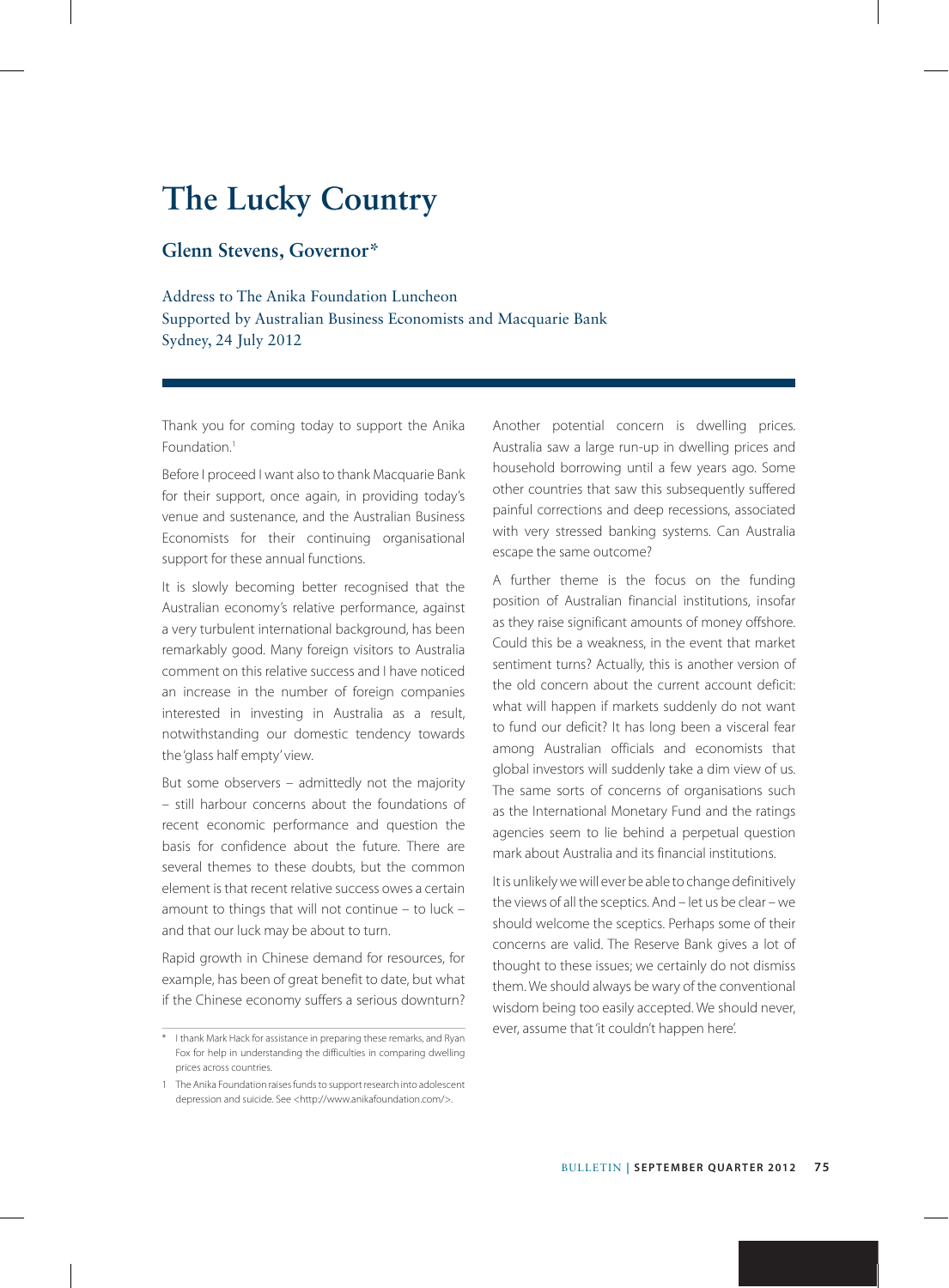It is in that vein that I wish to pose a set of questions that are thrown up by these sceptical views. In particular:

- **•** How much of the recent relatively good performance was due to luck? To what extent did we improve our luck by sensible policies, across a range of economic and financial fronts?
- **•** Are there signs of any of the things going wrong that people typically worry about?
- **•** And if there are, or were to be, such signs, could we do anything about it?

To begin, I shall restate some key metrics.

These charts really require no exposition (Graphs 1, 2 and 3). The message is clear. It is fair to conclude that, given the circumstances internationally, the Australian economy has exhibited more than acceptable performance over recent years. This conclusion would stand whether comparisons were made either against most other countries, or against our own historical experience.

Why was it that Australia did not have a deep downturn in 2009 when so many other countries did? And why was it that we have returned to reasonable growth, when others have struggled to do so?

These questions have been answered on numerous occasions. There are several elements.

First, the Australian banking system went into the crisis in reasonable shape. To be sure, there were some poor lending decisions during the preceding period of easy credit and there was, in hindsight, too much reliance on wholesale funding. But among major institutions, credit quality issues have turned out to be manageable. Asset quality was not as good among some of the regional banks, and even less so among some foreign banks operating in Australia, but the problems have not been insurmountable.

Some observers might counter that the banks received assistance with wholesale fundraising in the form of the government guarantee. But the banks paid for that, and it was an appropriate response at





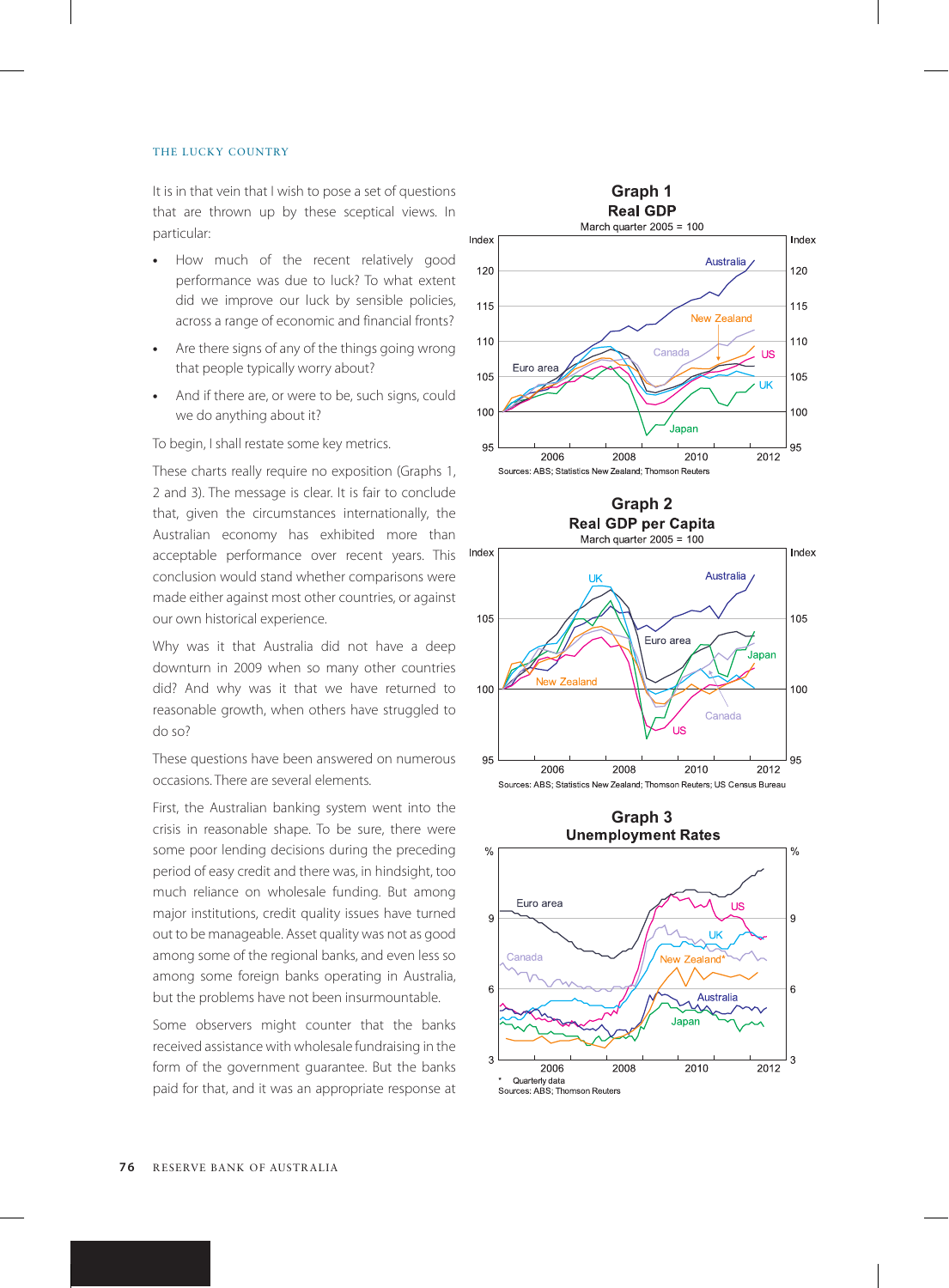a time of massive market dislocation when all their peers were receiving like assistance – and much more. Moreover the banks have neither had, nor needed, access to this for some time now and the stock of guaranteed liabilities outstanding has fallen by about half from its peak level, as issues mature or are repurchased.

So our banking system, while not entirely free from blemishes, was nonetheless in pretty good shape overall. Banks were able to raise capital privately in the depths of the crisis. The lowest rate of return among any of the major banks over a year during the crisis period was about 10 per cent. The Australian Government has not needed to take an ownership stake in a financial institution.

Second, Australia had scope for macroeconomic policy stimulus, which was used promptly and decisively. Interest rates were lowered aggressively, from a high starting point, lowering debt-servicing burdens at a rapid rate. The fiscal stimulus was one of the larger ones, as a percentage of GDP, among the various countries with which we can make comparisons. The evidence suggests that these macroeconomic measures were effective in sustaining growth.

Thirdly, the rapid return to growth of the Chinese economy saw demand for energy and resources strengthen again after a brief downturn in late 2008 and the first couple of months of 2009. This reversed the fall in Australia's terms of trade, and in fact pushed them to new highs, which led to a resumption of the historic investment build-up that had already begun. It benefited the whole of Asia, which staged a very pronounced V-shaped recovery on the back both of the Chinese measures and things other countries did themselves.

A fourth element that many people add is that the exchange rate fell sharply, which was an expansionary impetus for the economy. But of course the exchange rate was responding endogenously to the various shocks and policy responses, and has since reversed the fall. It was doing what it was supposed to do. Perhaps the real point is that the right exchange rate system was implemented nearly 30 years ago, and that it was allowed to work.

So Australia had these things going for it.

#### Was this all just luck?

We could not deny that our geography – thought for much of our history to be a handicap because of the distance from European and American markets – combined with our natural resource endowment has provided a basis for the country to ride the boom in Asian resource demand. We did not create that, though we still have to muster the capability to take sustained advantage of it.

But a well-managed and well-supervised banking system is not an accident.<sup>2</sup> Years of careful work both by banks and APRA went into that outcome.

Nor was the ability to respond forcefully, but credibly, with macroeconomic policy just luck. You don't suddenly acquire the credibility needed to ease monetary policy aggressively while the exchange rate is heading down rapidly. Authorities in lots of countries would not feel they could do that. At an earlier point in time we probably would not have felt we could have done it either. The credibility needed to do it comes from having invested in a well-structured framework, and having built a track record of success in containing inflation, over a long period. The floating exchange rate is an integral part of that framework.

Likewise, you can't have a major fiscal easing and expect it to be effective if there are concerns about long-run public debt dynamics, as recent debate elsewhere in the world shows. You need to have run a disciplined budget over a long period beforehand, so that the amount of debt you have to issue in a crisis does not raise questions about sustainability. In

<sup>2</sup> Canada's banking system was sound like Australia's, which has helped it outperform their G7 peers. But the large neighbour to which Canada exports about 20 per cent of its GDP has held it back. Australia's exposure to Asia, as opposed to Canada's exposure to the United States, presumably helps to explain Australia's stronger growth outcome relative to Canada's. Australia's terms of trade experience has also been stronger than Canada's.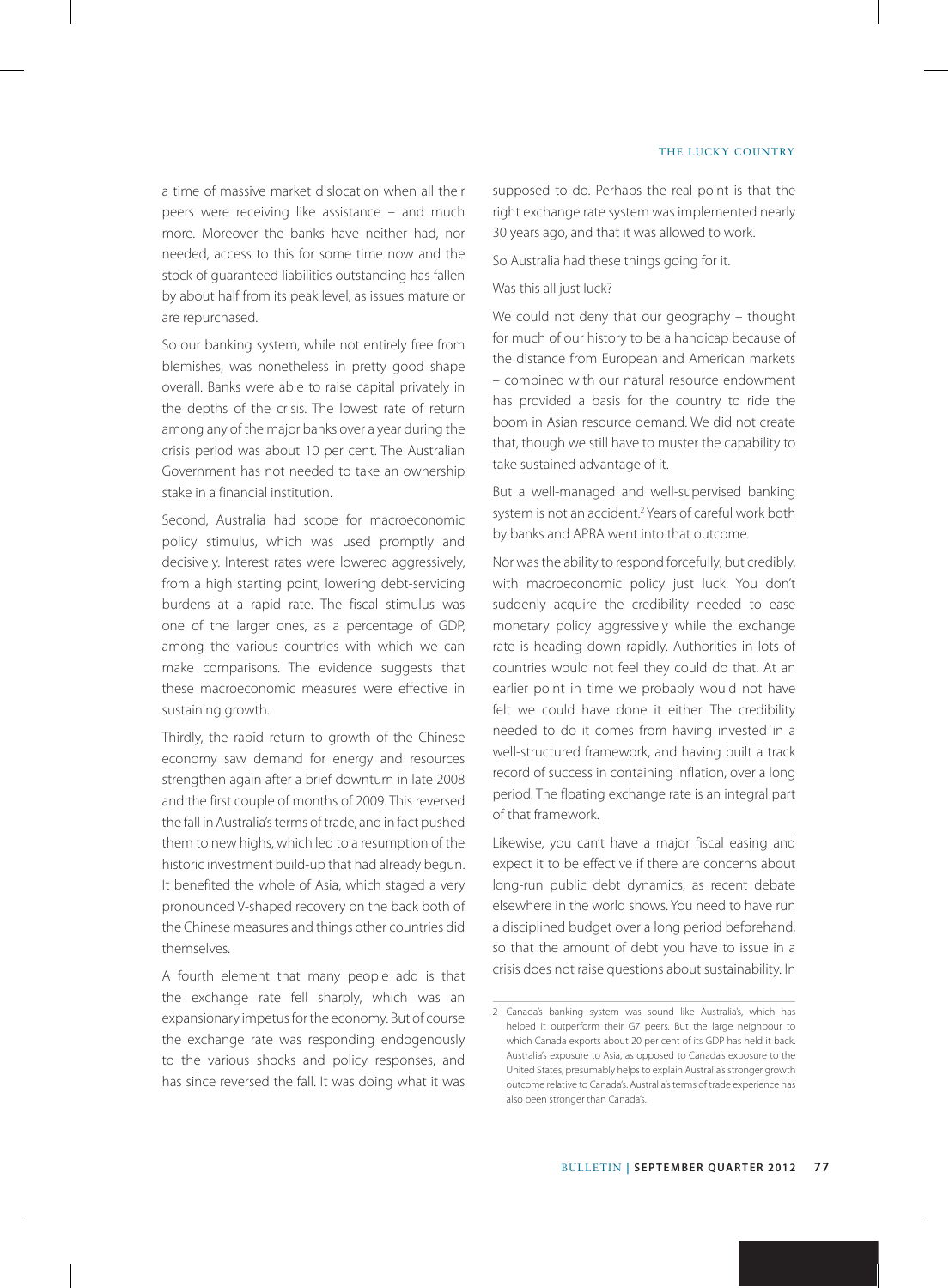both the monetary and fiscal areas, of course, having used the scope we had so aggressively, it was also necessary, as I argued in 2009, to reinvest in building further scope, by returning settings to normal once the emergency had passed.

So, yes, Australia has had its share of luck. But to explain the outcomes, we need also to appeal to factors that didn't just happen by accident.

Of course, that doesn't mean we still couldn't have problems. Even if success to date hasn't been due to luck alone, perhaps our luck could turn so bad that all our efforts at good policymaking could be overwhelmed.

Let us then take a look at some of the potential pressure points that people sometimes worry about. The first is the Chinese economy.

One of the data series people pay a lot of attention to is the Chinese version of the so-called 'Purchasing Managers' Index'. The usual commentary surrounding such indexes invariably refers to the '50' level as the threshold between growth and contraction in the sector of the economy being examined.

But what have these PMIs actually been saying about the Chinese economy? Properly calibrated, as in this chart, they suggest that growth in China's industrial production has been running at about 5 percentage points below average, which means it is just under 10 per cent (Graph 4). But it is a long way from a



# **Graph 4**

contraction. We did actually see Chinese IP contract for several months in 2008; we are not seeing that at present.

The conclusion I draw is that the Chinese economy has indeed slowed over the past year or so. It was intended that a slowing occur. But the recent data suggest that, so far, this is a normal cyclical slowing, not a sudden slump of the kind that occurred in late 2008. The data are quite consistent with Chinese growth in industrial output of something like 10 per cent, and GDP growth in the 7 to 8 per cent range.

To be sure, that is a significant moderation from the growth in GDP of 10 per cent or more that we have often seen in China in the past five to seven years. But not even China can grow that fast indefinitely and there were clearly problems building from that earlier breakneck pace of growth. Inflation rose, there was overheating in property markets and no doubt a good deal of poor lending. It is far better, in fact, that the moderation occur, if that increases the sustainability of future expansion.

Moreover, the Chinese authorities have been taking well-calibrated steps in the direction of easing macroeconomic policies, as their objectives for inflation look like being achieved and as the likelihood of slower global growth affecting China has increased. Prices for key commodities are lower than their peaks, but are actually still high.

So far, then, the 'China story' seems to be roughly on course. It is certainly true that we will feel the effects of the Chinese business cycle more in the future than we have been accustomed to in the past. That presents some challenges of economic analysis and management. But even so, it may be better to be exposed to a Chinese economy with a high average, even if variable, growth rate, than, say, to a Europe with a very low average growth rate that is apparently also still rather variable.

Next I turn to dwelling prices. As everyone knows, dwelling prices rose a great deal over the decade or more from 1995, and not just in Australia. This occurred globally. The fact that it was a widespread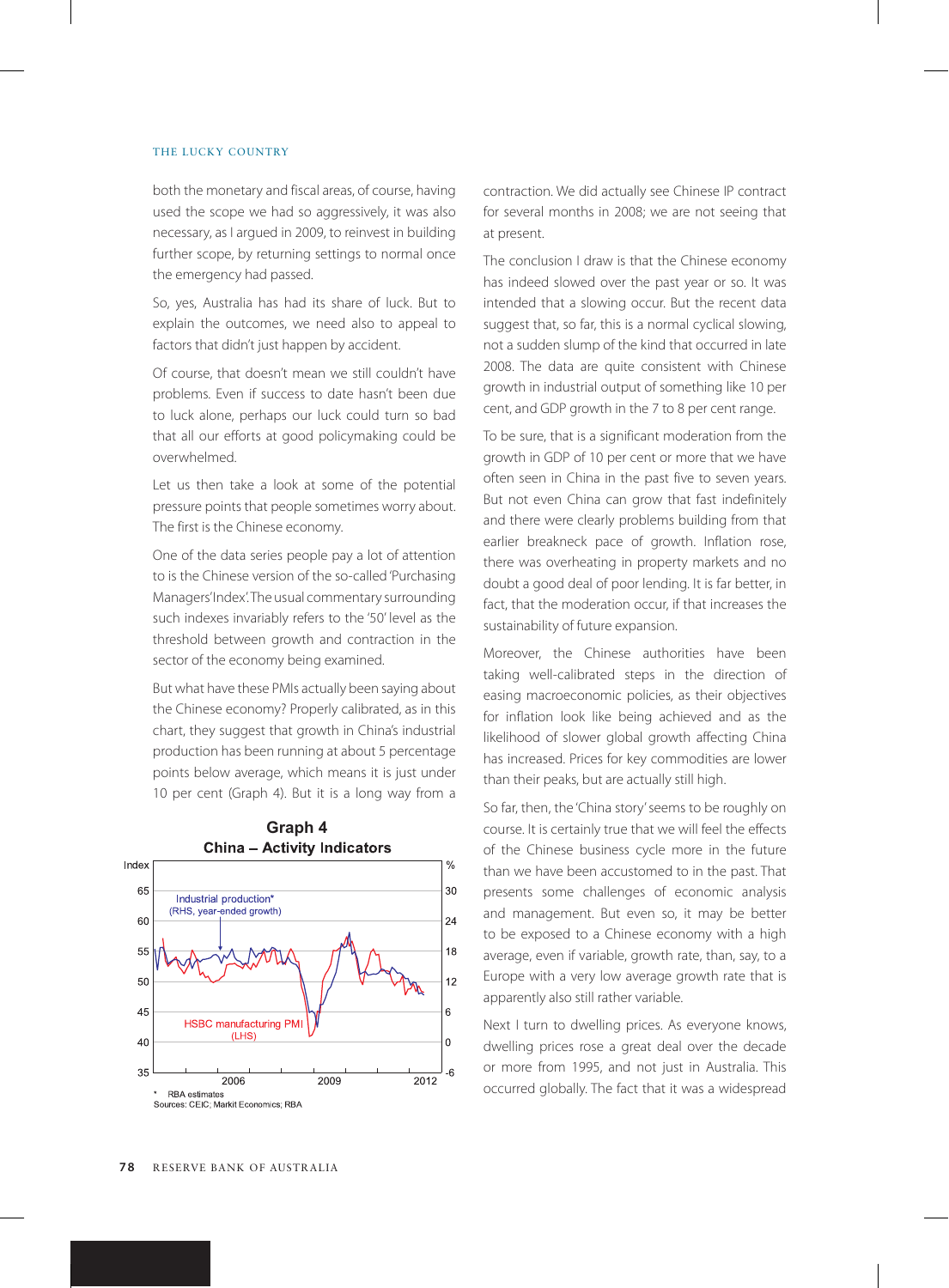phenomenon is a hint that we should be wary of explanations that are solely domestic in their focus. It suggests that the global dwelling price dynamic had a lot to do with financial factors – and there is little doubt that finance for housing became more readily available.

In various countries prices have subsequently fallen. In the United States, for example, prices are down by about 30 per cent from their peak, though they look like they have now reached bottom. In the United Kingdom the fall was smaller – at about 15–20 per cent. In Australia, the decline since the peak has been about 5 to 10 per cent, depending on the region. There are of course prominent examples of particular localities or even individual dwellings where price falls have been much larger.

Scaled to measures of income, Australian dwelling prices on a national basis have in fact declined and are now about where they were in 2002 (Graph 5). That is, housing has become more 'affordable'. Four or five years ago we supposedly had a housing affordability 'crisis'. Now it seems that the problem some people fear is that of housing becoming *even more* affordable.

Are dwelling prices overvalued? It's very hard to be definitive on that question. There are two aspects to the claim that they might be. The first is that prices



**Graph 5**

relative to income are higher than they were 15 or 20 years ago. If this ratio is somehow mean-reverting, then either incomes must rise a lot or prices must fall. It could be that this analysis is correct, but the problem is that there is no particular basis to think that the price to income ratio 20 years ago was 'correct'. There are reasons that might be advanced for why the ratio might be expected to be higher now than then – that the mean has shifted – though again there is little science to any quantification for such a shift. In any event, arguments that appeal to historical averages for such ratios lose potency the longer the ratio stays high. In Australia's case the ratio of prices to income on a national basis has been apparently at a higher mean level – about 4 to 4½ – for about a decade now.

The second support for the claim that dwelling prices are overvalued is the observation that they seem high in comparison with other countries. In seeking to make such comparisons, though, there are serious methodological challenges. The key difficulty is in sourcing comparable data on the *level* of prices across countries. Such data are, at best, pretty sketchy. With that caveat very clearly in mind, consider the following two charts.

Simply comparing Australia and the United States, it is hard to avoid the impression that gravity will inevitably exert its influence on Australian dwelling prices. But if we put these two lines on a chart with a number of other countries with which we might want to make comparisons, the picture is much less clear (Graph 6).<sup>3</sup> To the extent that we can make any meaningful statements about international relativities, the main conclusion would be that Australian dwelling prices, relative to income, are in

<sup>3</sup> These comparisons use average (rather than median) dwelling prices and average household income. Average dwelling prices are estimated using nationwide (urban and regional) prices for both houses and apartments (mostly for the privately owned housing stock); dwelling price data are taken either from transaction price information or from data on national capital stocks. Average household disposable income is sourced from national accounts data. Note that alternative income measures give slightly different results, and Australia's relativity is somewhat higher when using broader income measures that incorporate the taxation and social welfare system.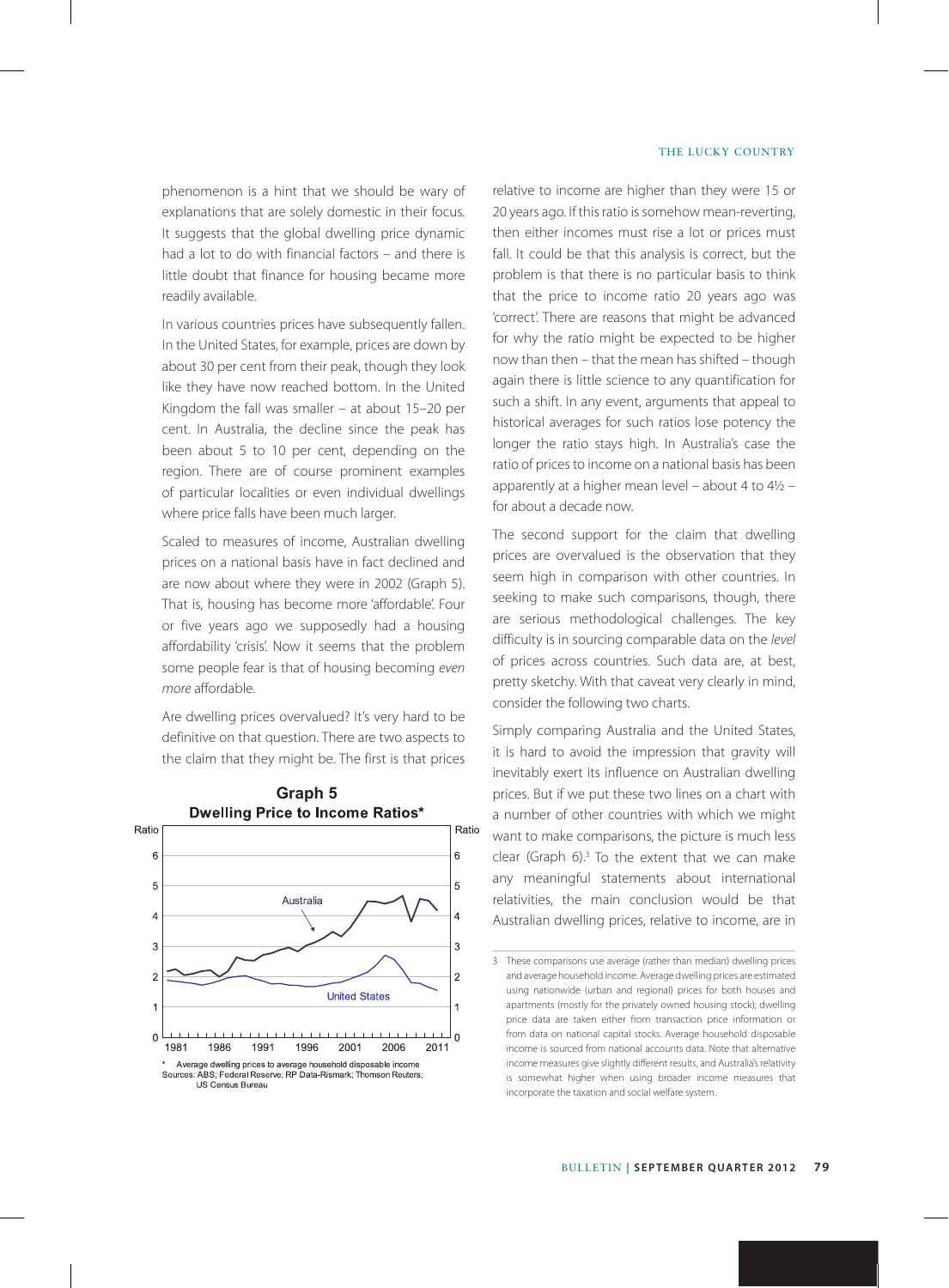

the pack of comparable countries. In this comparison, the United States seems the outlier.

None of this can be taken to say definitively that Australian dwelling prices are 'appropriate', or that there is no possibility they will fall. It is a very dangerous idea to think that dwelling prices cannot fall. They can, and they have. The point is simply that historical or international comparisons, to the extent they can be made, do not constitute definitive evidence of an imminent slump. At the very least, the complexity of making these comparisons suggests we ought to look at some other metrics in thinking about the housing market.

One would be the performance of the associated mortgages. Here, the main story is that not much has changed. Arrears remain low and if anything have been edging down over the past year. That in turn is not altogether surprising given that debt-servicing burdens have declined (Graph 7).

As a result of lower house prices and therefore lower loan sizes, somewhat lower interest rates and a good deal of income growth, the repayment on a new loan on a median-priced house as a share of average income is now at its lowest for a decade (except for the 'emergency' interest rate period in 2009).



It is true that a low unemployment rate is a key factor helping here, but it is also true that the proportion of households that are ahead on their mortgage payments is also high – with some evidence pointing to over half – which would provide a buffer of some months for those households in the event a period of lower income was experienced. If we look at applications for possessions of dwellings, they have been running at about 0.15 per cent of dwellings on an annualised basis. Such applications have actually declined since their peak in both New South Wales and Victoria, though they have risen over the past couple of years in Western Australia and Queensland. In the United States the most comparable figure for repossessions – 'foreclosures started' – peaked at over 2 per cent of dwellings.

The conclusion? We should never say a crash couldn't happen here, and the Reserve Bank continues to monitor property markets and the performance of mortgages quite closely, as we have for many years. But it has to be said that the housing market bubble, if that's what it is, seems to be taking quite a long time to pop – if that's what it is going to do. The ingredients we would look for as signalling an imminent crash seem, if anything, less in evidence now than five years ago.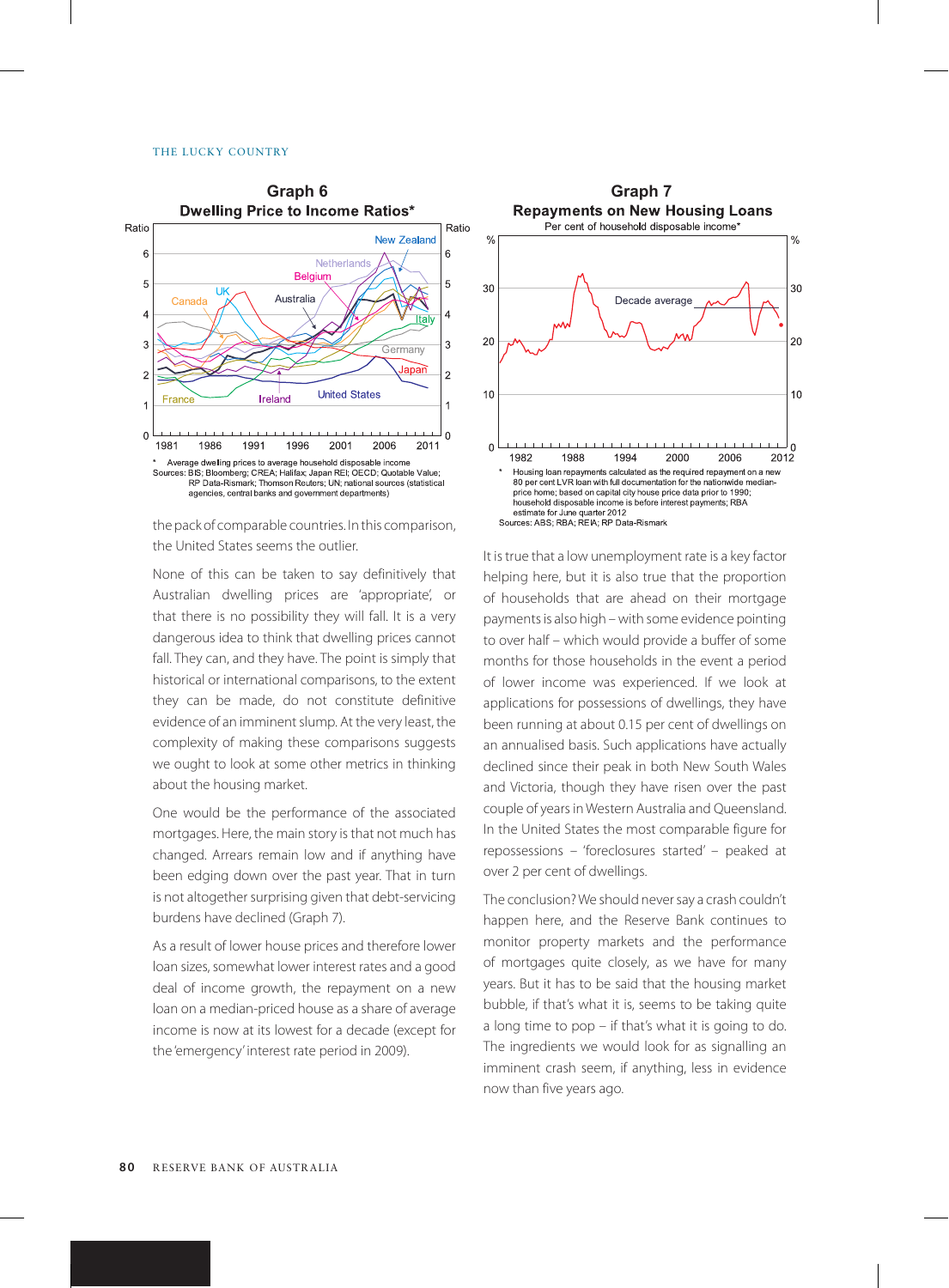What then about funding vulnerabilities?

The pre-crisis period saw too much 'borrowing short to lend long', and too much reliance on the assumed availability of market funding. Banks everywhere have been adjusting away from that model over recent years, Australian banks among them. The share of offshore funding has fallen, and its maturity has been lengthened (Graph 8).

The flip side of this is of course the rise in domestic deposit funding, which has occasioned such competitive behaviour in the market for deposits.

Interestingly enough, while we have been told over the years how Australian banks were doing the country a favour by arranging the funding of the current account, they have stopped doing this over the past year without, apparently, any dramatic effects. As measured in the capital account statistics, there has been a net outflow of private debt funding over the past two years, offset roughly by increased inflow of foreign capital into government obligations (Graph 9). This has occurred with a net decline in government debt yields and a net rise in the exchange rate. The current account deficit has, in other words, been easily 'funded' without the assistance of banks borrowing abroad – in fact, while they have been net repayers of funds borrowed earlier.

A reasonable conclusion is that the degree of vulnerability to a global panic of any given magnitude appears to have diminished, rather than grown, over the past few years. It hasn't completely disappeared, and it would not be sensible to expect it would, unless we were pursuing a policy of financial autarky. But there is little reason to assume that Australian institutions are somehow unusually exposed to these risks compared with most of their counterparts overseas.

In the end, of course, any bank's ability to maintain the confidence of its creditors is mainly about its asset quality. That brings us back to lending standards, the macroeconomic environment, and so on. One would think that, overall, things look relatively good





in Australia, compared with the world's trouble spots. Think for just a moment about the holdings of government debt on the books of banks in any number of other countries, and about the state of public finances of many of those countries.

The arguments I have presented amount to saying that some necessary adjustments have been occurring gradually and reasonably smoothly. China's growth had to moderate. It has slowed, but it hasn't collapsed. Housing values and leverage in Australia couldn't keep rising. They haven't. Dwelling prices have already declined, relative to income, and it is in fact not obvious that they are particularly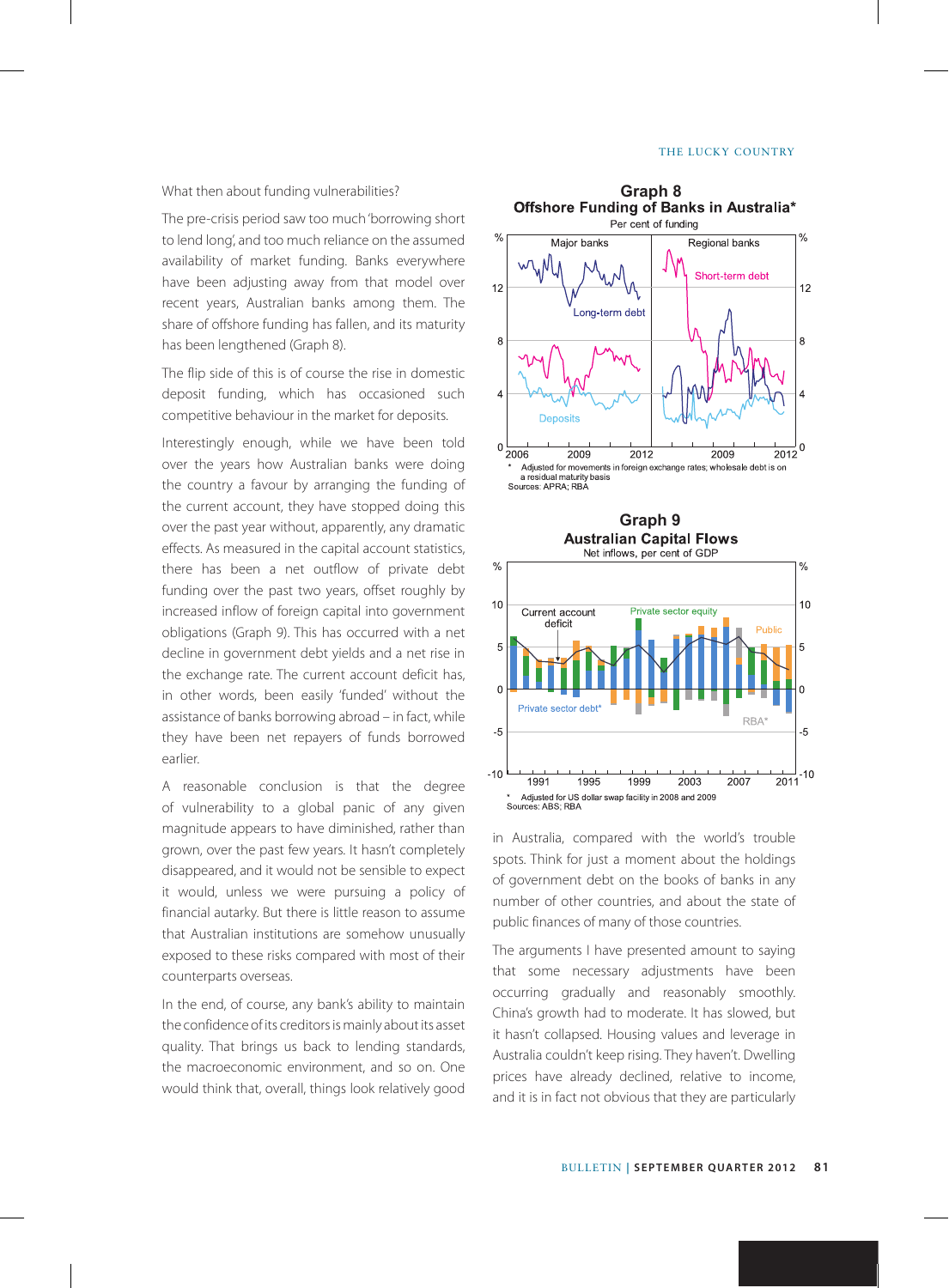high compared with most countries. Housing 'affordability' has improved significantly; over 99 per cent of bank-held mortgages are being serviced fully.

Banks have reduced their need for the sort of funding that might be difficult to obtain in a crisis situation. The current account deficit is being funded by a combination of direct equity investment, and flows into high-quality Australian dollar-denominated assets, the latter at costs that have been falling. In fact, the Commonwealth of Australia, and its constituent States, are at present able to borrow at about the lowest rates since Federation.

Markets do not, then, seem to be signalling serious concerns about Australia's solvency or sustainability. But markets can be wrong sometimes. They can sometimes be too optimistic (and other times too pessimistic). So even though we don't face immediate problems, we should ask: what if something went wrong? Below I consider a few possibilities.

If the thing that goes wrong is a major financial event emanating from Europe, the most damaging potential transmission channel would be if there were a complete retreat from risk, capital market closure and funding shortfalls for financial institutions. Let me emphasise, importantly, that this is not occurring at present and if it did occur it would be a problem for a great many countries, not just Australia. But in that event, the Australian dollar might decline, perhaps significantly. We might find that, in an extreme case, the Reserve Bank – along with other central banks - would need to step in with domestic currency liquidity, in lieu of market funding. The vulnerability to this possibility is less than it was four years ago; our capacity to respond is undiminished and, if not actually unlimited, is not subject to any limit that seems likely to bind. An alternative version of this scenario, if it involved the sort of euro break-up about which some people speculate, could be a flow of funds *into* Australian assets. In that case our problem might be not being able to absorb that capital. But then the banks would be unlikely to have serious funding problems.

If the thing that goes wrong is a serious slump in China's economy, the Australian dollar would probably fall, which would provide expansionary impetus to the Australian economy. But more importantly, we could expect the Chinese authorities to respond with stimulatory policy measures. Even if one is concerned about the extent of problems that may lurk beneath the surface in China – say in the financial sector – it is not clear why we should assume that the capacity of the Chinese authorities to respond to them is seriously impaired. And in the final analysis, a serious deterioration in international economic conditions would still see Australia with scope to use macroeconomic policy, if needed, as long as inflation did not become a concern, which would be unlikely in the scenario in question.

If dwelling prices in Australia did slump, then there would be obvious questions about how that dynamic could play out. In such circumstances people typically worry about two consequences. The first is a long period of very weak construction activity, usually because an excess of stock resulting from previous over-construction needs to be worked off. But we have already had a fairly protracted period of weak residential construction; it's hard to believe it will get much weaker, actually, at a national level. The second potential concern is the balance sheets of lenders. This scenario is among those routinely envisaged by APRA's stress tests over recent years. The results of such exercises always show that even with substantial falls in dwelling prices, much higher unemployment and associated higher levels of defaults, key financial institutions remain well and truly solvent.

Of course, it can be argued that the full extent of real-life stresses cannot be anticipated in such exercises. That's a reasonable point. But we actually had a real-life stress event in 2008 and 2009. The financial system shows a few bruises from that period, but its fundamental stability was maintained.